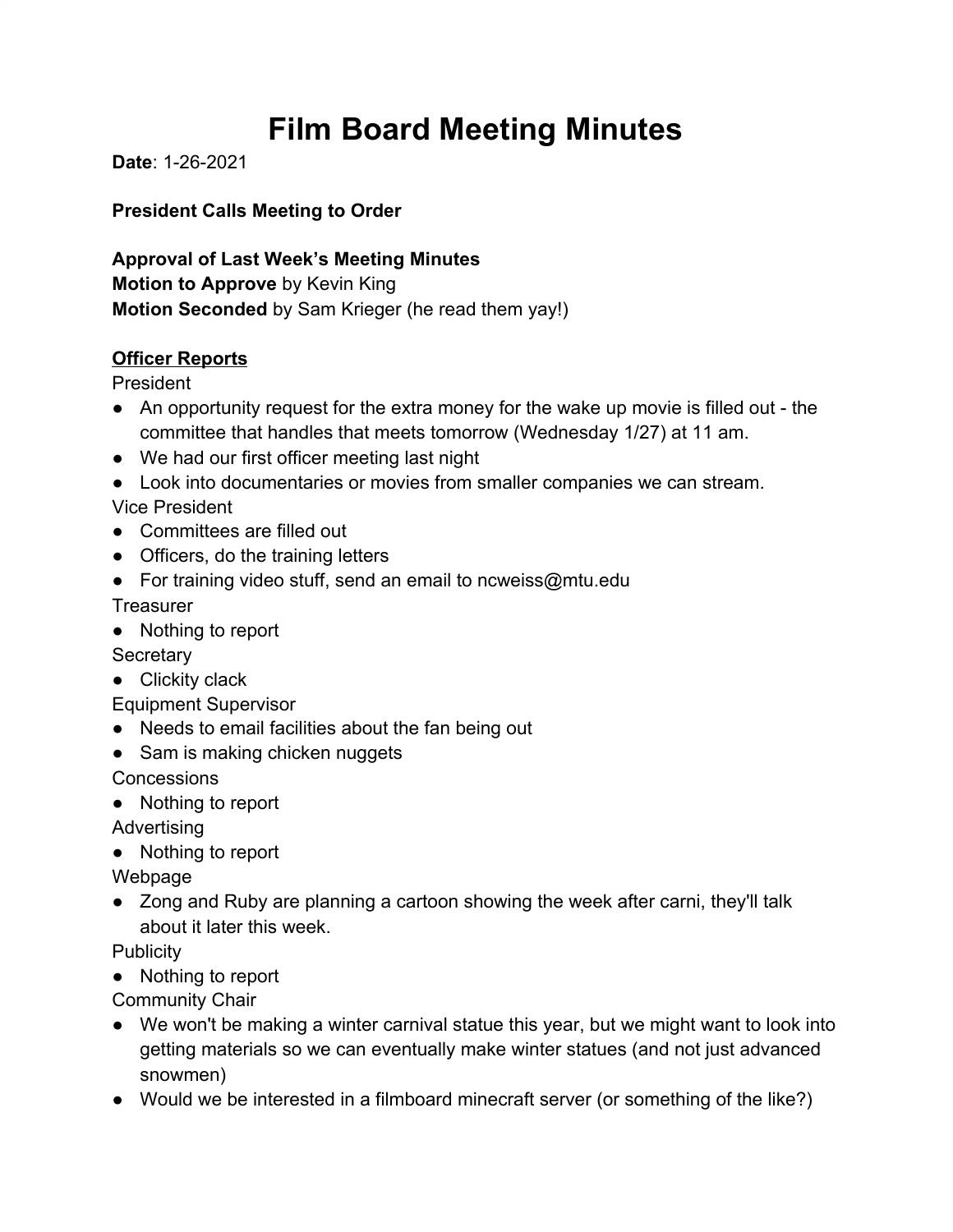#### Advisor

 $\bullet$ 

**Committee Reports**

Advertising

●

Equipment

●

Judicial

●

Movie

●

Committees have not met, but are now up to date.

#### **HOW'S THE BOARD? Old Business**

Nothing in old business

# **HOW'S THE BOARD?**

### **New Business**

There's a documentary "Tread" we could show.

Looking into getting winter carnival supplies: We probably want to do it. Reese will look into prices.

Kevin and Reese will be starting the budget for next year (including asking USG for funding). If anyone wants to help out with that, contact Reese or Kevin.

Do we want to replace some of the filmboard furniture (specifically the couch)? Or add some steps in the projector room?

Reese will reach out to printing services to look into making filmboard posters (so we have poster cases when we do not have posters).

Flex has not emailed back about indoor movies, but if we *do* get to show indoor movies, we probably couldn't do concessions.